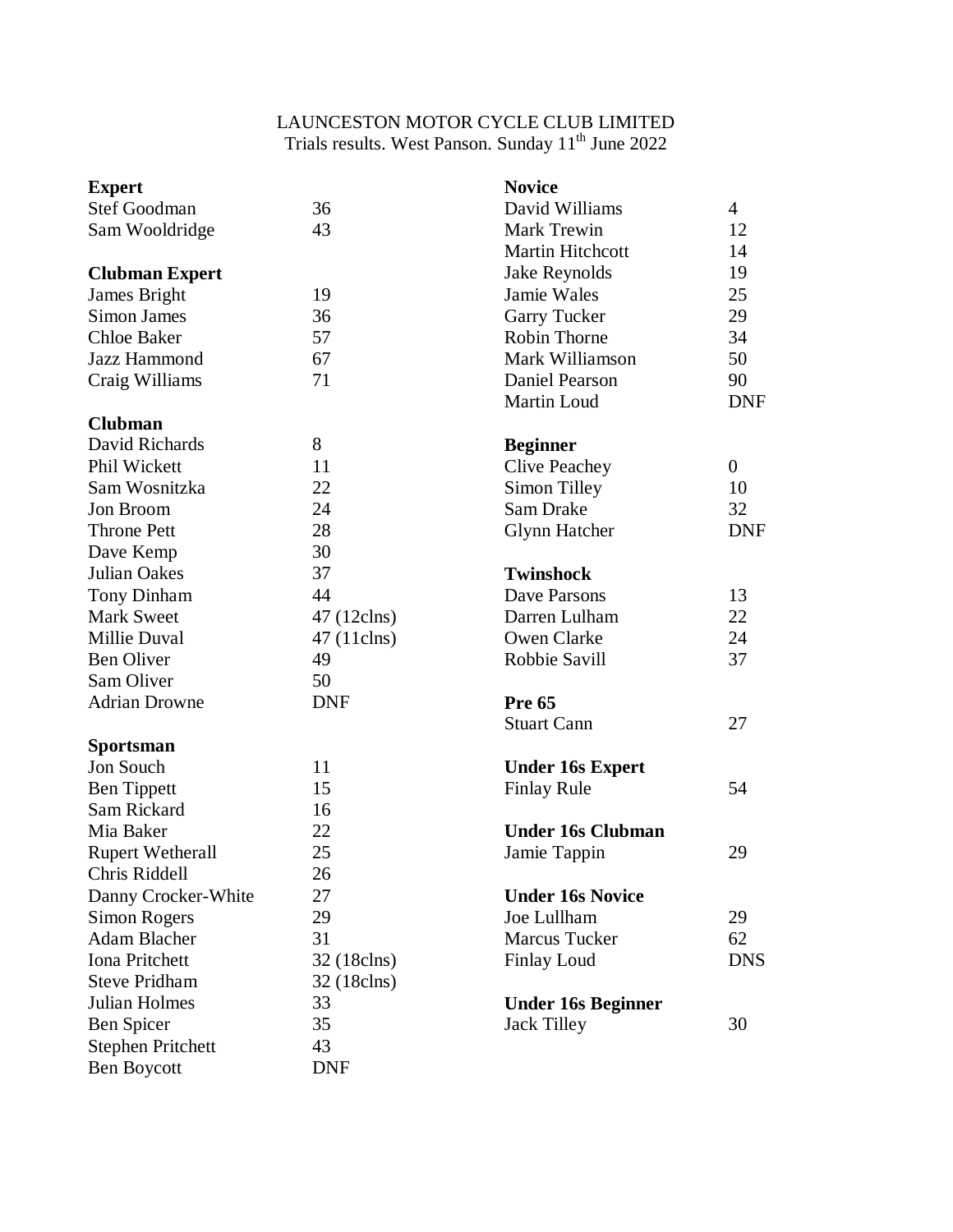| Under 13s Clubman       |             |
|-------------------------|-------------|
| Luke Clarke             | 32 (22clns) |
| Johnathan Hancock       | 32 (19clns) |
| <b>Under 13s Novice</b> |             |
| George Lulham           | 30          |
| Under 13s Beginner      |             |
| <b>Riley Wales</b>      | 0           |
| Kyle Bateman            | 1           |
| <b>Andrew Handcock</b>  | 1           |
| Charlie Riddell         | 5           |
| <b>Jason Hennessy</b>   | 23          |
| <b>Bowie Sinkinson</b>  | 35          |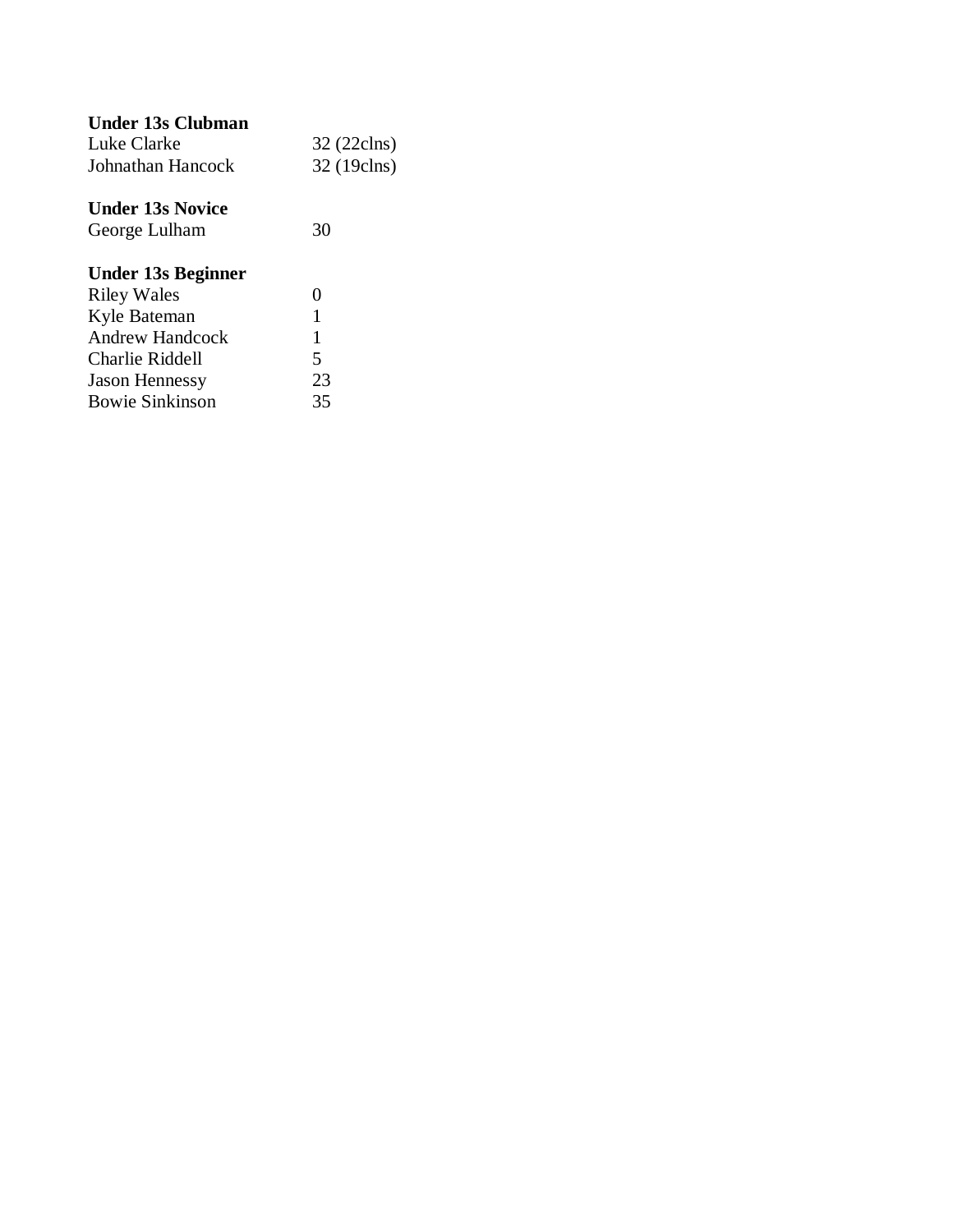|    | <b>OBSERVER</b>         | Jackie           |                         |                |                     | Susie               |                  |                |                         | John             |                |                |                | Tim              |                  |                |                |                  | Mike H         |                |                  |                |                  | Dave W         |                |                  | Kev          |                |                |                |                  | Sally          |              |              |                |
|----|-------------------------|------------------|-------------------------|----------------|---------------------|---------------------|------------------|----------------|-------------------------|------------------|----------------|----------------|----------------|------------------|------------------|----------------|----------------|------------------|----------------|----------------|------------------|----------------|------------------|----------------|----------------|------------------|--------------|----------------|----------------|----------------|------------------|----------------|--------------|--------------|----------------|
| No | <b>NAME</b>             | SEC <sub>1</sub> |                         |                |                     |                     | SEC <sub>2</sub> |                |                         | SEC <sub>3</sub> |                |                |                |                  | SEC <sub>4</sub> |                |                | SEC <sub>5</sub> |                |                |                  |                | SEC <sub>6</sub> |                |                | SEC <sub>7</sub> |              |                |                |                | SEC <sub>8</sub> |                |              | <b>TOTAL</b> | <b>CLEANS</b>  |
| 1  | Joe Lulham              | 0                | 0                       | $\pmb{0}$      | $\mathsf{O}\xspace$ | 0                   | 1                | 0              | $\mathsf{O}\xspace$     | $\overline{2}$   | 5              | 5              | 3              | 5                | $\overline{2}$   | 0              | $\pmb{0}$      | 0                | $\pmb{0}$      | $\overline{2}$ | $\mathbf 2$      | $\mathbf{1}$   | 1                | $\pmb{0}$      | $\mathbf 0$    | 0                | 0            | $\pmb{0}$      | $\mathbf 0$    | 0              | 0                | $\mathbf 0$    | $\mathbf 0$  | 29           | 21             |
| 2  | Sam Wosnitzka           | 0                | 0                       | $\mathbf 0$    | 0                   | 0                   | $\mathbf 0$      | 0              | 0                       | 3                | $\mathsf 3$    | 3              | $\overline{2}$ | $\overline{2}$   | $\mathbf 0$      | 0              | $\overline{2}$ | $\mathbf{1}$     | $\mathbf 0$    | 0              | 5                | 1              | 0                | 0              | 0              | $\mathbf 0$      | 0            | $\mathbf 0$    | $\mathbf 0$    | $\mathbf 0$    | 0                | 0              | $\mathbf{0}$ | 22           | 23             |
| 3  | <b>Adrian Drowne</b>    | 0                | 0                       |                |                     | 0                   | $\mathsf 0$      |                |                         | 5                | 5              |                |                | $\mathbf 2$      | 5                |                |                | $\mathbf 0$      |                |                |                  |                |                  |                |                | 0                | 0            |                |                | $\overline{2}$ | $\mathbf 2$      |                |              | <b>DNF</b>   | $\overline{7}$ |
| 4  | <b>Thorne Pett</b>      | 0                | $\pmb{0}$               | $\pmb{0}$      | 0                   | 0                   | $\pmb{0}$        | 0              | $\mathsf{O}\xspace$     | 3                | $\mathsf 3$    | $\mathbf 2$    | $\mathsf 3$    | $\boldsymbol{0}$ | $\mathbf 2$      | 0              | 3              | 5                | $\mathbf 2$    | $\overline{2}$ | $\mathbf 0$      | $\mathbf 1$    | $\pmb{0}$        | 0              | 0              | 0                | $\pmb{0}$    | $\pmb{0}$      | $\mathbf 0$    | $\mathbf 1$    | 0                | $\mathbf 0$    | $\mathbf 1$  | 28           | 20             |
| 5  | Jack Tilley             | 5                | 0                       | 0              | $\mathbf 0$         | 5                   | $\mathbf 0$      | 0              | 0                       | $\mathbf{1}$     | 0              | 0              | 5              | $\mathbf 0$      | $\mathbf 0$      | $\mathbf{1}$   | 0              | 5                | 0              | 0              | $\mathbf 0$      | 0              | 3                | 0              | 0              | 0                | 5            | $\pmb{0}$      | $\mathbf 0$    | 0              | 0                | $\mathbf 0$    | $\mathbf{0}$ | 30           | 24             |
| 6  | Simon Tilley            | 5                | 0                       | $\mathbf 0$    | 0                   | 5                   | $\mathbf 0$      | 0              | 0                       | 0                | $\mathbf 0$    | 0              | $\Omega$       | $\mathbf 0$      | 0                | 0              | 0              | $\Omega$         | 0              | 0              | $\Omega$         | 0              | $\mathbf 0$      | 0              | 0              | $\mathbf 0$      | 0            | 0              | $\mathbf 0$    | 0              | 0                | $\mathbf{0}$   | $\mathbf{0}$ | 10           | 30             |
| 7  | Owen Clarke             | 0                | 0                       | $\Omega$       | $\Omega$            | $\Omega$            | $\overline{2}$   | 3              | 5                       | 0                | 3              | 3              | $\overline{2}$ | $\mathbf 0$      | $\Omega$         | 0              | $\Omega$       | $\Omega$         | 0              | $\Omega$       | $\mathbf{0}$     | 5              | 0                | 0              | $\Omega$       | $\Omega$         | 0            | $\mathbf 0$    | $\mathbf{0}$   | 1              | 0                | $\Omega$       | $\mathbf{0}$ | 24           | 24             |
| 8  | Luke Clarke             | 0                | $\pmb{0}$               | $\pmb{0}$      | $\pmb{0}$           | 0                   | $\pmb{0}$        | 0              | $\pmb{0}$               | 3                | 5              | $\mathsf{3}$   | 5              | 5                | $\overline{2}$   | 5              | $\mathbf 1$    | $\pmb{0}$        | $\overline{2}$ | $\mathbf{1}$   | $\pmb{0}$        | $\pmb{0}$      | $\pmb{0}$        | $\pmb{0}$      | 0              | $\pmb{0}$        | $\pmb{0}$    | $\pmb{0}$      | $\pmb{0}$      | $\pmb{0}$      | 0                | $\pmb{0}$      | $\mathbf 0$  | 32           | 22             |
| 40 | <b>Craig Williams</b>   | 3                | $\overline{\mathbf{c}}$ | $\overline{3}$ | 3                   | 3                   | $\overline{3}$   | 3              | 5                       | 3                | 3              | 5              | 3              | 3                | $\overline{3}$   | 0              | 0              | $\mathbf{1}$     | $\mathbf{1}$   | $\overline{2}$ | $\mathbf 0$      | $\overline{2}$ | $\overline{2}$   | $\mathbf{1}$   | $\overline{2}$ | $\overline{2}$   | 5            | 5              | $\overline{2}$ | 1              | 0                | 0              | $\mathbf 0$  | 71           | 6              |
| 41 | Jason Hennessy          | 5                | 5                       | $\overline{2}$ | $\mathbf 0$         | 0                   | $\mathbf 0$      | 0              | $\overline{2}$          | $\overline{2}$   | 3              | $\pmb{0}$      | $\mathbf 0$    | $\mathbf 0$      | $\mathbf 0$      | 0              | $\mathbf 1$    | $\mathbf{1}$     | 0              | 0              | $\mathbf 0$      | $\mathbf{1}$   | $\pmb{0}$        | $\mathbf 0$    | 0              | $\mathbf 0$      | $\mathbf{1}$ | 0              | 0              | $\mathbf 0$    | 0                | $\mathbf 0$    | $\mathbf{0}$ | 23           | 22             |
| 42 | Clive Peachey           | 0                | $\pmb{0}$               | $\mathbf 0$    | 0                   | 0                   | $\mathbf 0$      | 0              | $\pmb{0}$               | $\pmb{0}$        | $\pmb{0}$      | $\pmb{0}$      | $\mathbf 0$    | $\mathbf 0$      | 0                | 0              | 0              | $\mathbf 0$      | $\pmb{0}$      | 0              | $\mathbf 0$      | $\pmb{0}$      | 0                | 0              | 0              | $\mathbf 0$      | $\pmb{0}$    | $\pmb{0}$      | $\mathbf 0$    | 0              | 0                | $\mathbf 0$    | $\mathbf 0$  | $\Omega$     | 32             |
| 43 | Stephen Pritchett       | $\overline{2}$   | 0                       | 0              | $\mathbf 0$         | $\overline{2}$      | 5                | 3              | $\overline{3}$          | $\mathbf 1$      | $\mathbf{1}$   | 3              | 3              | $\mathbf 1$      | $\mathbf{1}$     | 0              | $\mathbf 1$    | $\mathbf{1}$     | 0              | $\mathbf{1}$   | $\mathbf 0$      | 5              | $\mathsf{3}$     | $\mathbf{1}$   | 5              | 0                | $\mathbf{1}$ | 0              | $\mathbf 0$    | $\pmb{0}$      | 0                | $\mathbf 0$    | $\mathbf 0$  | 43           | 13             |
| 44 | <b>Stuart Cann</b>      | 0                | $\mathbf 0$             | 0              | 0                   | 0                   | $\mathbf 0$      | 0              | $\mathbf 0$             | $\overline{2}$   | 0              | 3              | $\overline{2}$ | $\overline{2}$   | $\overline{2}$   | 0              | 5              | $\Omega$         | 0              | 0              | $\overline{2}$   | 0              | $\overline{2}$   | $\overline{2}$ | $\mathbf{1}$   | $\mathbf 0$      | 0            | 3              | $\mathbf 0$    | $\mathbf 0$    | 0                | $\mathbf{1}$   | 0            | 27           | 20             |
| 45 | Stef Goodman            | 0                | 0                       | 0              | 0                   | $\mathbf{1}$        | $\mathbf{1}$     | 5              | $\mathbf{1}$            | 5                | $\overline{2}$ | 5              | 3              | 1                | $\mathbf 0$      | 0              | $\mathbf 0$    | $\overline{2}$   | 3              | 0              | $\Omega$         | 0              | 0                | 0              | 0              | $\Omega$         | 0            | $\mathbf{1}$   | $\mathbf 0$    | $\mathbf{1}$   | 5                | 0              | $\mathbf{0}$ | 36           | 18             |
| 46 | Charlie Riddell         | 0                | $\pmb{0}$               | $\mathbf 0$    | $\pmb{0}$           | $\pmb{0}$           | $\mathsf 0$      | 0              | $\mathbf 1$             | 3                | $\pmb{0}$      | $\pmb{0}$      | $\pmb{0}$      | $1\,$            | $\pmb{0}$        | 0              | $\pmb{0}$      | $\pmb{0}$        | 0              | $\pmb{0}$      | 0                | $\pmb{0}$      | $\pmb{0}$        | 0              | 0              | 0                | $\pmb{0}$    | $\pmb{0}$      | $\pmb{0}$      | $\pmb{0}$      | 0                | $\pmb{0}$      | 0            | 5            | 29             |
| 47 | Chris Riddell           | 0                | $\mathbf 0$             | $\mathbf 0$    | $\mathbf 0$         | $\overline{2}$      | $\overline{2}$   | 0              | $\overline{2}$          | 3                | 3              | 3              | $\overline{2}$ | 1                | $\mathbf 1$      | 0              | 0              | 0                | 0              | 0              | $\mathbf 0$      | 0              | $\mathbf{1}$     | $\mathbf{1}$   | 5              | 0                | 0            | $\pmb{0}$      | $\mathbf 0$    | 0              | 0                | 0              | 0            | 26           | 20             |
| 48 | Kyle Bateman            | 0                | $\mathbf 0$             | $\mathbf{1}$   | 0                   | 0                   | $\mathbf 0$      | 0              | $\pmb{0}$               | 0                | $\pmb{0}$      | $\mathbf 0$    | $\mathbf 0$    | $\mathbf 0$      | $\pmb{0}$        | 0              | 0              | $\mathbf 0$      | 0              | 0              | 0                | 0              | $\pmb{0}$        | $\mathbf 0$    | 0              | $\mathbf 0$      | 0            | 0              | 0              | 0              | 0                | $\mathbf 0$    | $\mathbf{0}$ | $\mathbf{1}$ | 31             |
| 49 | <b>Martin Hitchcott</b> | 0                | 0                       | 0              | 0                   | 0                   | $\pmb{0}$        | 0              | $\mathsf{O}$            | 0                | $\mathbf{1}$   | 5              | $\mathbf 2$    | $\mathbf 0$      | $\mathbf 0$      | 0              | $\mathbf 1$    | 5                | $\pmb{0}$      | 0              | $\mathbf 0$      | $\pmb{0}$      | 0                | $\mathbf 0$    | 0              | $\mathbf 0$      | 0            | $\pmb{0}$      | $\mathbf 0$    | 0              | 0                | 0              | 0            | 14           | 27             |
| 50 | <b>Bowie Sinkinson</b>  | $\mathbf{1}$     | 0                       | $\pmb{0}$      | 0                   | $\mathsf{O}\xspace$ | $\boldsymbol{0}$ | 3              | $\mathbf 1$             | 3                | 3              | 3              | $\mathsf 3$    | $\mathbf{1}$     | $\mathbf{3}$     | 3              | 3              | $\overline{3}$   | 0              | 0              | $\mathbf{0}$     | $\mathbf{1}$   | 0                | $\mathbf 1$    | 0              | 0                | 0            | $\pmb{0}$      | $\pmb{0}$      | 0              | 0                | $\overline{2}$ | $\mathbf{1}$ | 35           | 16             |
| 51 | Marcus Tucker           | $\mathbf{1}$     | $\mathbf 0$             | $\mathbf 0$    | $\mathbf{0}$        | $\mathbf{1}$        | $\mathbf 0$      | 0              | $\mathbf 1$             | 5                | 5              | 5              | 3              | 3                | $\overline{3}$   | $\overline{2}$ | 5              | $\Omega$         | 0              | $\overline{2}$ | 1                | $\overline{2}$ | 5                | 3              | 3              | $\mathbf{1}$     | $\mathbf{1}$ | $\overline{2}$ | $\overline{2}$ | $\mathbf{1}$   | 5                | $\Omega$       | $\mathbf{0}$ | 62           | 9              |
| 52 | <b>Garry Tucker</b>     | 0                | $\pmb{0}$               | $\mathbf{1}$   | 0                   | 0                   | $\mathbf 0$      | 0              | $\mathbf 0$             | $\mathbf{1}$     | 1              | 3              | 3              | 3                | $\overline{2}$   | 0              | 5              | $\overline{2}$   | $\mathsf 0$    | 0              | 0                | $\mathbf 0$    | 0                | 0              | 0              | $\mathbf{1}$     | 5            | $\pmb{0}$      | $\overline{2}$ | 0              | 0                | 0              | $\mathbf{0}$ | 29           | 20             |
| 53 | <b>Ben Oliver</b>       | 0                | $\pmb{0}$               | 0              | 0                   | $\overline{2}$      | $\overline{2}$   | 0              | $\mathbf 0$             | 3                | 3              | 5              | 5              | 3                | $\overline{3}$   | $\mathbf{1}$   | $\mathbf 2$    | 5                | $\overline{2}$ | 3              | $\overline{2}$   | $\mathbf 1$    | 0                | 0              | 0              | $\mathbf 0$      | $\pmb{0}$    | $\pmb{0}$      | $\mathbf 0$    | $\mathbf{3}$   | 0                | $\mathbf{1}$   | 3            | 49           | 14             |
| 54 | Julian Holmes           | 0                | 0                       | $\pmb{0}$      | 0                   | $\overline{2}$      | 5                | $\overline{2}$ | 3                       | $\mathbf 1$      | $\mathbf 1$    | 3              | 3              | $\mathbf 0$      | $\Omega$         | $\mathbf 1$    | 0              | $\Omega$         | 0              | $\Omega$       | $\mathbf{0}$     | $\mathbf{1}$   | 3                | 5              | 3              | 0                | 0            | $\pmb{0}$      | $\pmb{0}$      | 0              | 0                | $\Omega$       | $\mathbf{0}$ | 33           | 19             |
| 55 | Sam Oliver              | 0                | $\pmb{0}$               | $\pmb{0}$      | $\mathbf 0$         | 0                   | $\mathbf{1}$     | $\overline{2}$ | $\pmb{0}$               | 5                | 5              | $\mathsf{3}$   | $\overline{2}$ | $\overline{2}$   | $\mathbf 1$      | 3              | 5              | 5                | 3              | $\overline{3}$ | $\overline{2}$   | 0              | $\pmb{0}$        | 0              | 0              | 0                | 0            | 0              | $\mathbf 0$    | 5              | $\mathbf{1}$     | $\mathbf{1}$   | $\mathbf{1}$ | 50           | 14             |
| 56 | Mark Williamson         | 0                | $\mathbf 0$             | $\pmb{0}$      | $\pmb{0}$           | 0                   | $\pmb{0}$        | 0              | $\pmb{0}$               | 5                | 5              | 5              | 5              | $\mathsf{3}$     | 5                | $\mathbf 1$    | 5              | $\pmb{0}$        | $\pmb{0}$      | 0              | $\boldsymbol{0}$ | $\pmb{0}$      | $\pmb{0}$        | 5              | $\mathbf{1}$   | $\pmb{0}$        | 5            | $\pmb{0}$      | $\pmb{0}$      | $\overline{3}$ | 1                | $\mathbf 0$    | $\mathbf{1}$ | 50           | 18             |
| 57 | <b>Rupert Wetherall</b> | 0                | 0                       | $\mathbf 0$    | $\mathbf 0$         | 0                   | $\mathbf 0$      | 0              | $\overline{\mathbf{3}}$ | $\mathbf{1}$     | $\mathbf{1}$   | $\overline{2}$ | 0              | $\mathbf 0$      | $\mathbf 0$      | $\mathbf 1$    | 0              | $\mathbf 0$      | $\pmb{0}$      | 0              | $\mathbf 0$      | 5              | 5                | 5              | $\mathbf{1}$   | 0                | 0            | $\pmb{0}$      | $\mathbf 0$    | 0              | $\mathbf{1}$     | $\mathbf 0$    | $\mathbf 0$  | 25           | 22             |
| 58 | Daniel Pearson          | 5                | $\mathbf{1}$            | $\Omega$       | $\mathbf{0}$        | $\mathbf{0}$        | $\Omega$         | 0              | $\Omega$                | 5                | 5              | 5              | 5              | 5                | $\overline{3}$   | 5              | 3              | $\mathbf{1}$     | $\mathbf{1}$   | $\mathbf{1}$   | 3                | 5              | 5                | $\overline{2}$ | 5              | $\overline{2}$   | 5            | 5              | 5              | 3              | 3                | $\mathbf{1}$   | 1            | 90           | 6              |
| 59 | Danny Crocker-<br>White | 0                | 0                       | $\mathbf 0$    | 0                   | 3                   | $\overline{2}$   | $\overline{2}$ | 3                       | $\mathbf{1}$     | 0              | 1              | 1              | 2                | 0                | $\mathbf 1$    | 1              | 0                | 0              | 0              | 0                | $\overline{2}$ | 1                | $\overline{2}$ | 5              | 0                | 0            | 0              | 0              | 0              | 0                | 0              | 0            | 27           | 18             |
| 60 | Sam Darke               | 0                | 0                       | 0              | 0                   | 3                   | 0                | 0              | 0                       | 0                | 3              | 5              | 3              | 3                | 0                | $\mathbf{1}$   | 0              | $\mathbf 0$      | 0              | 3              | 0                | 0              | 5                | $\mathbf{1}$   | 5              | 0                | 0            | 0              | 0              | 0              | 0                | 0              | 0            | 32           | 22             |
| 61 | Robin Thorne            | $\mathbf{1}$     | 0                       | 0              | 0                   | $\Omega$            | $\pmb{0}$        | 0              | $\pmb{0}$               | 3                | $\overline{2}$ | 5              | $\mathbf{3}$   | 3                | 5                | 3              | 5              | $\Omega$         | $\mathsf 0$    | $\Omega$       |                  | $\pmb{0}$      | $\mathbf{1}$     | $\Omega$       | $\mathbf{1}$   | $\pmb{0}$        | 0            | $\Omega$       | $\Omega$       | 0              | $\Omega$         | $\Omega$       | $\Omega$     | 34           | 20             |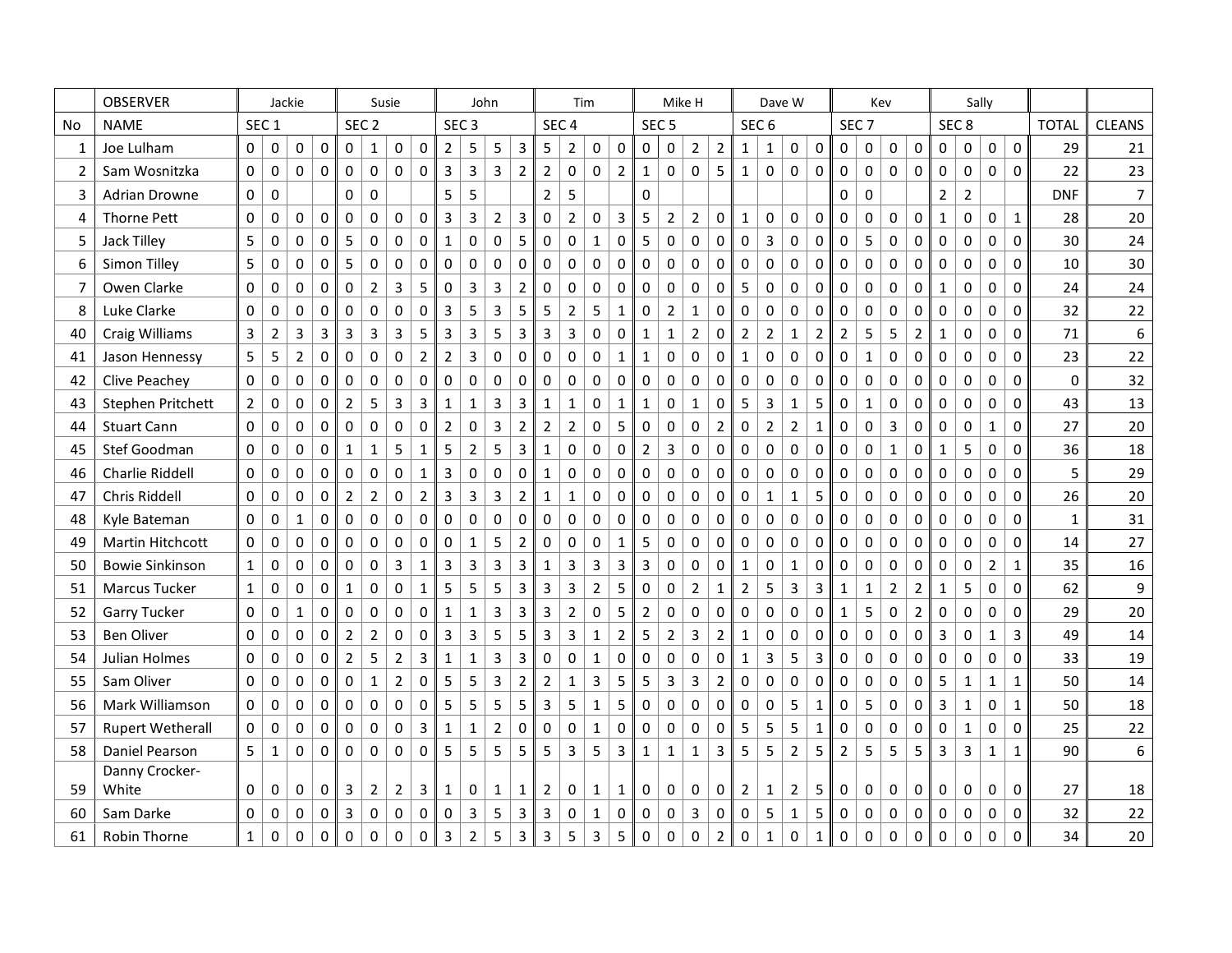| 62 | <b>Mark Trewin</b>  | $\mathbf{1}$   | 0                       | 0              | 0                   | 0                   | 0                       | 0              | 0              | 0                       | 2              | 3              | 3              | 1            | 0              | 0              | 1              | 0                       | 0              | 0                | 0              | 1              | 0              | 0              | 0              | 0            | 0              | 0              | 0           | 0            | 0            | 0                   | 0            | 12          | 25             |
|----|---------------------|----------------|-------------------------|----------------|---------------------|---------------------|-------------------------|----------------|----------------|-------------------------|----------------|----------------|----------------|--------------|----------------|----------------|----------------|-------------------------|----------------|------------------|----------------|----------------|----------------|----------------|----------------|--------------|----------------|----------------|-------------|--------------|--------------|---------------------|--------------|-------------|----------------|
| 63 | David Williams      | $\mathbf 0$    | $\pmb{0}$               | 0              | $\mathsf{O}\xspace$ | $\pmb{0}$           | $\pmb{0}$               | 0              | 0              | $\pmb{0}$               | $\mathbf 2$    | $\mathbf{1}$   | $\mathbf{1}$   | $\pmb{0}$    | 0              | $\pmb{0}$      | $\pmb{0}$      | $\pmb{0}$               | 0              | $\mathbf 0$      | $\pmb{0}$      | 0              | $\pmb{0}$      | $\pmb{0}$      | 0              | $\mathbf 0$  | 0              | 0              | $\pmb{0}$   | $\pmb{0}$    | $\mathsf 0$  | $\pmb{0}$           | $\mathbf 0$  | 4           | 29             |
| 64 | Robbie Savill       | $\mathbf 0$    | $\mathbf 0$             | 0              | 0                   | 3                   | $\overline{2}$          | 5              | 3              | 5                       | $\overline{2}$ | $\overline{2}$ | 3              | 0            | 0              | 0              | $\mathbf 0$    | $\pmb{0}$               | 0              | $\mathbf 0$      | 0              | $\overline{2}$ | 3              | 5              | $\mathbf 1$    | $\mathbf 1$  | 0              | 0              | $\mathbf 0$ | 0            | 0            | $\mathbf 0$         | $\mathbf 0$  | 37          | 19             |
| 65 | Adam Blacher        | $\overline{2}$ | 0                       | 0              | $\Omega$            | $\mathbf{1}$        | $\overline{3}$          | $\overline{2}$ | 0              | $\overline{2}$          | $\mathbf{1}$   | 3              | 3              | $\mathbf{1}$ | 0              | $\mathbf 0$    | 5              | $\pmb{0}$               | 0              | $\overline{2}$   | 0              | $\mathbf{1}$   | $\mathbf{1}$   | $\mathbf 1$    | $\mathbf{1}$   | $\mathbf{1}$ | $\mathbf{1}$   | 0              | $\mathbf 0$ | 0            | 0            | $\mathbf 0$         | $\mathbf 0$  | 31          | 15             |
| 66 | Jon Broom           | $\mathbf 0$    | 0                       | 0              | $\mathbf 0$         | 0                   | 0                       | 0              | 3              | 5                       | 3              | $\pmb{0}$      | 5              | 0            | 0              | $\pmb{0}$      | $\pmb{0}$      | $\mathbf 1$             | $\mathbf{1}$   | $\pmb{0}$        | $\mathbf{1}$   | $\pmb{0}$      | 0              | $\pmb{0}$      | 0              | $\pmb{0}$    | 0              | 0              | $\mathbf 0$ | 3            | 0            | $\overline{2}$      | $\mathbf 0$  | 24          | 23             |
| 67 | Simon James         | $\overline{3}$ | $\overline{\mathbf{3}}$ | $\overline{2}$ | $\mathbf 1$         | 5                   | $\overline{\mathbf{3}}$ | $\mathsf 3$    | 3              | $\mathbf 2$             | 0              | $\mathbf{1}$   | $\pmb{0}$      | $\mathbf 1$  | 0              | $\pmb{0}$      | $\pmb{0}$      | $\pmb{0}$               | $\mathbf{1}$   | $\overline{2}$   | $\pmb{0}$      | $\mathbf{1}$   | $\pmb{0}$      | $\pmb{0}$      | $\pmb{0}$      | $\mathbf 1$  | $\mathbf 2$    | $\pmb{0}$      | $\mathbf 1$ | $\mathbf 1$  | $\mathsf 0$  | $\pmb{0}$           | 0            | 36          | 14             |
| 68 | Iona Pritchett      | $\mathbf 0$    | $\pmb{0}$               | 0              | $\mathbf 0$         | $\overline{2}$      | $\overline{2}$          | 3              | 3              | $\mathbf 1$             | $\mathbf{1}$   | $\overline{2}$ | 3              | 0            | 0              | $\pmb{0}$      | $\pmb{0}$      | $\mathbf{1}$            | $\overline{2}$ | $\pmb{0}$        | 0              | $\overline{3}$ | 5              | $\mathbf 2$    | $\overline{2}$ | $\pmb{0}$    | 0              | 0              | $\pmb{0}$   | 0            | $\mathsf 0$  | $\pmb{0}$           | 0            | 32          | 18             |
| 69 | <b>Ben Tippett</b>  | 0              | 0                       | 0              | $\Omega$            | 0                   | $\mathbf 0$             | 0              | 0              | $\mathbf{1}$            | 0              | $\mathbf{1}$   | $\overline{2}$ | $\mathbf{1}$ | 0              | $\overline{2}$ | 5              | $\mathbf 0$             | 0              | $\boldsymbol{0}$ | 0              | 0              | 0              | 3              | 0              | 0            | 0              | 0              | $\mathbf 0$ | 0            | 0            | $\mathbf 0$         | $\mathbf 0$  | 15          | 25             |
| 70 | <b>Simon Rogers</b> | $\mathbf 0$    | 0                       | 0              | $\mathbf 0$         | 3                   | $\overline{3}$          | 0              | 0              | $\overline{3}$          | 0              | $\overline{2}$ | 0              | $\mathbf 2$  | 0              | 5              | $\mathbf 0$    | $\mathsf{O}\xspace$     | 0              | $\pmb{0}$        | $\pmb{0}$      | 3              | 0              | 5              | 3              | $\pmb{0}$    | 0              | 0              | $\mathbf 0$ | 0            | 0            | $\pmb{0}$           | $\mathbf 0$  | 29          | 23             |
| 71 | Steve Pridham       | $\mathbf{1}$   | $\pmb{0}$               | 0              | $\mathbf 0$         | $\mathbf 2$         | $\overline{2}$          | 5              | 5              | 5                       | $\mathbf 1$    | $\overline{2}$ | $\overline{2}$ | $\pmb{0}$    | $\mathbf{1}$   | $\pmb{0}$      | $\pmb{0}$      | $\pmb{0}$               | 0              | $\mathbf 0$      | $\mathbf 0$    | $\mathbf 2$    | $\mathbf{1}$   | $\overline{2}$ | $\mathbf{1}$   | $\mathbf 0$  | 0              | 0              | $\pmb{0}$   | $\mathbf 0$  | $\mathbf 0$  | $\mathbf 0$         | $\mathbf 0$  | 32          | 18             |
| 72 | <b>Ben Spicer</b>   | $\mathbf 0$    | $\pmb{0}$               | 0              | $\mathbf 0$         | 5                   | $\overline{\mathbf{3}}$ | 3              | 3              | $\mathbf 2$             | $\mathbf{1}$   | 3              | 3              | 0            | 0              | $\pmb{0}$      | $\mathbf 0$    | $\mathsf{O}\xspace$     | 0              | $\boldsymbol{0}$ | 0              | $\mathbf{1}$   | $\mathbf{1}$   | $\mathbf 1$    | 0              | $\mathbf 1$  | 5              | 3              | $\mathbf 0$ | $\pmb{0}$    | 0            | $\pmb{0}$           | $\mathbf 0$  | 35          | 18             |
| 73 | Johnathan Hancock   | 0              | 0                       | 0              | 0                   | 0                   | 0                       | $\overline{2}$ | 0              | $\mathbf 2$             | 3              | 3              | 5              | 3            | $\mathbf 1$    | 3              | 0              | $\mathsf{3}$            | $\overline{2}$ | 3                | $\mathbf{1}$   | 0              | 0              | $\pmb{0}$      | 0              | 0            | 0              | $\pmb{0}$      | $\mathbf 0$ | 0            | $\mathbf{1}$ | $\pmb{0}$           | 0            | 32          | 19             |
| 74 | Andrew Hancock      | 0              | 0                       | 0              | 0                   | 0                   | 0                       | 0              | 0              | $\mathbf 0$             | 0              | 0              | $\mathbf 0$    | 0            | 0              | 0              | 0              | $\mathbf 0$             | 0              | 1                | 0              | 0              | 0              | $\pmb{0}$      | 0              | $\mathbf 0$  | 0              | 0              | $\mathbf 0$ | 0            | 0            | $\pmb{0}$           | 0            | 1           | 31             |
| 75 | <b>Finlay Rule</b>  | $\mathbf 0$    | $\pmb{0}$               | 0              | 0                   | 5                   | $\pmb{0}$               | 5              | $\pmb{0}$      | 5                       | 5              | 3              | 5              | $\pmb{0}$    | 0              | $\pmb{0}$      | $\overline{2}$ | $\overline{\mathbf{3}}$ | $\overline{2}$ | $\overline{3}$   | 3              | 0              | $\pmb{0}$      | $\pmb{0}$      | $\pmb{0}$      | $\pmb{0}$    | 0              | 0              | $\pmb{0}$   | 5            | 3            | $\pmb{0}$           | 5            | 54          | 18             |
| 76 | Dave Parsons        | 0              | 0                       | 0              | $\Omega$            | $\pmb{0}$           | 0                       | 0              | $\pmb{0}$      | 0                       | 0              | 0              | 3              | $\mathbf{1}$ | $\mathbf{1}$   | $\mathbf{1}$   | 5              | $\pmb{0}$               | 0              | $\mathbf 0$      | 0              | $\pmb{0}$      | 0              | $\mathbf{1}$   | $\mathbf{1}$   | 0            | 0              | $\pmb{0}$      | $\mathbf 0$ | 0            | 0            | $\pmb{0}$           | $\mathbf{0}$ | 13          | 25             |
| 77 | Glynn Hatcher       | $\overline{3}$ |                         |                |                     | 3                   |                         |                |                |                         |                |                |                |              |                |                |                |                         |                |                  |                |                |                |                |                |              |                |                |             |              |              |                     |              | <b>DNF</b>  | $\mathbf 0$    |
| 78 | <b>Mark Sweet</b>   | $\mathbf 0$    | 0                       | 0              | $\mathbf 0$         | $\mathbf{1}$        | $\pmb{0}$               | 0              | $\mathbf 2$    | 5                       | 3              | 3              | 5              | $\mathbf 1$  | 3              | $\mathbf{1}$   | 3              | $\overline{3}$          | 3              | 5                | $\overline{2}$ | $\mathbf{1}$   | $\mathbf{1}$   | $\mathbf 2$    | $\mathbf 1$    | $\mathbf 0$  | 0              | 0              | $\mathbf 0$ | 0            | $\mathbf{1}$ | $\mathbf{1}$        | 0            | 47          | 12             |
| 79 | <b>Tony Dinham</b>  | $\mathbf 0$    | $\pmb{0}$               | 0              | 0                   | $\overline{2}$      | $\pmb{0}$               | $\mathbf 2$    | $\mathbf{1}$   | $\mathbf 1$             | 3              | 5              | $\mathbf{3}$   | 5            | $\overline{2}$ | 5              | 3              | $\overline{\mathbf{3}}$ | $\mathbf 1$    | $\mathbf{1}$     | $\overline{2}$ | 0              | $\pmb{0}$      | $\mathbf 1$    | $\mathbf 1$    | $\pmb{0}$    | 0              | 0              | $\pmb{0}$   | $\mathbf 1$  | $\mathbf 1$  | $\mathbf 1$         | $\mathbf 0$  | 44          | 12             |
| 80 | Julian Oakes        | 0              | 0                       | 0              | $\mathbf{0}$        | $\overline{2}$      | 0                       | 0              | 0              | $\overline{\mathbf{3}}$ | 3              | 3              | 3              | 3            | $\mathbf{1}$   | $\mathsf 3$    | $\pmb{0}$      | $\overline{3}$          | $\mathbf{1}$   | $\pmb{0}$        | $\mathbf{1}$   | 5              | 0              | 5              | 0              | $\pmb{0}$    | 0              | 0              | $\mathbf 0$ | 0            | $\mathbf{1}$ | $\pmb{0}$           | $\Omega$     | 37          | 18             |
| 81 | Jamie Wales         | $\mathbf{1}$   | 0                       | 0              | $\mathbf{1}$        | 0                   | 0                       | 0              | 0              | $\overline{\mathbf{3}}$ | 3              | 5              | 3              | 3            | 3              | $\pmb{0}$      | $\mathbf 0$    | $\mathbf 0$             | 0              | $\mathbf{1}$     | $\mathbf{1}$   | 0              | 0              | 0              | 0              | 0            | 0              | 0              | $\mathbf 0$ | 0            | $\mathbf{1}$ | 0                   | $\mathbf{0}$ | 25          | 21             |
| 82 | <b>Riley Wales</b>  | $\mathbf 0$    | 0                       | 0              | 0                   | 0                   | $\pmb{0}$               | 0              | 0              | 0                       | 0              | $\pmb{0}$      | $\pmb{0}$      | 0            | 0              | $\pmb{0}$      | $\mathbf 0$    | $\mathsf{O}\xspace$     | 0              | 0                | $\pmb{0}$      | $\pmb{0}$      | 0              | $\pmb{0}$      | 0              | $\pmb{0}$    | 0              | 0              | $\mathbf 0$ | 0            | 0            | $\mathsf{O}\xspace$ | $\mathbf 0$  | $\mathbf 0$ | 32             |
| 83 | Chloe Baker         | $\overline{3}$ | 3                       | $\overline{2}$ | $\overline{2}$      | 5                   | 5                       | 5              | 5              | $\mathbf 2$             | $\mathbf 1$    | $\mathbf 1$    | $\pmb{0}$      | $\mathbf 1$  | $\pmb{0}$      | $\pmb{0}$      | $\pmb{0}$      | $\overline{\mathbf{3}}$ | $\mathbf 1$    | $\boldsymbol{0}$ | $\mathbf{1}$   | 3              | $\overline{2}$ | $\mathbf 2$    | 0              | 3            | $\overline{2}$ | $\overline{2}$ | $\mathbf 1$ | $\mathbf 1$  | $\mathbf 1$  | $\pmb{0}$           | 0            | 57          | 8              |
| 84 | Jamie Tappin        | 0              | $\pmb{0}$               | 0              | $\mathbf{0}$        | 5                   | 0                       | 0              | $\pmb{0}$      | 5                       | $\overline{2}$ | $\overline{2}$ | $\mathbf 1$    | $\pmb{0}$    | 0              | $\pmb{0}$      | $\mathbf{1}$   | $\overline{3}$          | $\overline{2}$ | $\overline{2}$   | 0              | $\pmb{0}$      | 0              | 0              | 0              | $\mathbf 0$  | 0              | 0              | $\mathbf 0$ | 0            | 5            | $\mathbf{1}$        | $\Omega$     | 29          | 21             |
| 85 | Sam Rickard         | 0              | $\mathbf{1}$            | 0              | $\Omega$            | $\mathbf{1}$        | $\overline{2}$          | $\mathbf{1}$   | $\overline{2}$ | 0                       | 3              | 0              | $\overline{2}$ | $\mathbf 0$  | 0              | $\mathbf 0$    | $\mathbf 0$    | $\Omega$                | 0              | $\mathbf{1}$     | 0              | 0              | $\mathbf{1}$   | $\overline{2}$ | 0              | 0            | 0              | 0              | $\mathbf 0$ | 0            | 0            | $\mathbf 0$         | $\mathbf{0}$ | 16          | 22             |
| 86 | Jon Souch           | 0              | 0                       | 0              | $\mathbf 0$         | $\mathbf{1}$        | $\pmb{0}$               | 0              | 0              | $\mathbf{1}$            | 0              | $\mathbf{1}$   | $\mathbf{3}$   | 0            | 0              | $\mathsf 0$    | 0              | $\mathsf{O}\xspace$     | 0              | 0                | 0              | 0              | 0              | $\pmb{0}$      | 0              | 0            | 5              | 0              | $\mathbf 0$ | 0            | 0            | $\pmb{0}$           | $\mathbf 0$  | 11          | 27             |
| 87 | Mia Baker           | $\mathbf 0$    | $\mathbf 0$             | $\mathbf 0$    | 0                   | $\mathbf 1$         | $\mathbf 1$             | $\mathbf 1$    | $\overline{2}$ | 0                       | $\mathbf{1}$   | 5              | $\mathbf 1$    | $\pmb{0}$    | $\mathbf 0$    | $\pmb{0}$      | $\pmb{0}$      | $\pmb{0}$               | 0              | $\mathbf 0$      | $\mathbf 0$    | $\mathbf 1$    | 3              | 5              | $\mathbf 1$    | $\mathbf 0$  | $\mathsf 0$    | $\mathsf 0$    | $\mathbf 0$ | 0            | $\mathbf 0$  | $\mathbf 0$         | $\mathbf 0$  | 22          | 21             |
| 88 | Phil Wickett        | $\mathbf 0$    | 0                       | $\mathbf 0$    | $\mathbf 0$         | $\mathsf{O}\xspace$ | $\mathbf 0$             | 0              | $\pmb{0}$      | $\overline{3}$          | $\mathbf{1}$   | 3              | $\mathsf 0$    | $\mathbf 1$  | 0              | $\mathsf 0$    | $\overline{2}$ | $\mathbf{1}$            | 0              | $\pmb{0}$        | 0              | $\pmb{0}$      | $\pmb{0}$      | 0              | 0              | $\mathbf 0$  | 0              | $\pmb{0}$      | $\pmb{0}$   | 0            | 0            | $\pmb{0}$           | $\mathbf 0$  | 11          | 26             |
| 89 | Jake Reynolds       | $\mathbf 0$    | 0                       | 0              | $\mathbf 0$         | $\mathbf{1}$        | 0                       | $\mathbf{1}$   | 0              | $\overline{3}$          | 5              | $\mathbf 1$    | 3              | 0            | $\mathbf 1$    | $\mathbf 0$    | $\mathbf{1}$   | $\mathbf{1}$            | 0              | 0                | 0              | 0              | 0              | $\mathbf 1$    | 0              | $\pmb{0}$    | $\mathbf 1$    | 0              | $\mathbf 0$ | 0            | 0            | $\pmb{0}$           | $\mathbf 0$  | 19          | 21             |
| 90 | Sam Wooldridge      | $\mathbf 0$    | 0                       | 0              | 0                   | 0                   | 0                       | $\mathbf{1}$   | 5              | $\overline{2}$          | 5              | 5              | 5              | 5            | 0              | $\pmb{0}$      | $\pmb{0}$      | 5                       | $\mathbf{1}$   | 1                | 0              | 0              | 0              | $\pmb{0}$      | 0              | $\pmb{0}$    | 0              | 0              | $\mathbf 0$ | $\mathbf{1}$ | 5            | $\overline{2}$      | 0            | 43          | 19             |
| 91 | <b>Millie Duval</b> | $\mathbf 0$    | $\pmb{0}$               | $\pmb{0}$      | $\mathbf 0$         | $\pmb{0}$           | $\mathbf 1$             | $\pmb{0}$      | $\pmb{0}$      | 5                       | 3              | 3              | $\mathbf{3}$   | $\mathbf 1$  | $\mathbf{1}$   | $\overline{3}$ | $\mathbf{1}$   | $\overline{2}$          | 3              | 5                | $\pmb{0}$      | $\mathbf 1$    | 5              | $\overline{2}$ | $\mathbf 1$    | $\pmb{0}$    | 0              | $\pmb{0}$      | $\mathbf 1$ | $\mathsf 3$  | $\mathbf{1}$ | $\mathbf 1$         | $\mathbf{1}$ | 47          | 11             |
| 92 | Jazz Hammond        | $\mathsf{3}$   | $\mathbf{1}$            | 3              | $\overline{2}$      | 3                   | $\overline{3}$          | 3              | 3              | $\overline{2}$          | 5              | 5              | $\mathbf{1}$   | 5            | $\mathbf{1}$   | $\mathsf 0$    | 0              | $\overline{3}$          | 0              | 0                | 0              | 5              | $\overline{2}$ | $\mathbf 1$    | 5              | $\mathbf{1}$ | 5              | $\mathbf 2$    | $\mathbf 1$ | $\mathbf 1$  | $\mathbf{1}$ | $\pmb{0}$           | $\mathbf 0$  | 67          | $\overline{7}$ |
| 93 | Ben Boycott         | $\mathbf{0}$   | $\Omega$                |                |                     | $\mathbf{1}$        | $\overline{2}$          |                |                | 5                       |                |                |                | $\Omega$     |                |                |                |                         |                |                  |                | $\mathbf 2$    |                |                |                | $\Omega$     |                |                |             | $\Omega$     | 0            |                     |              | <b>DNF</b>  | 6              |
| 94 | <b>Finlay Loud</b>  |                |                         |                |                     |                     |                         |                |                |                         |                |                |                |              |                |                |                |                         |                |                  |                |                |                |                |                |              |                |                |             |              |              |                     |              | <b>DNS</b>  | 0              |